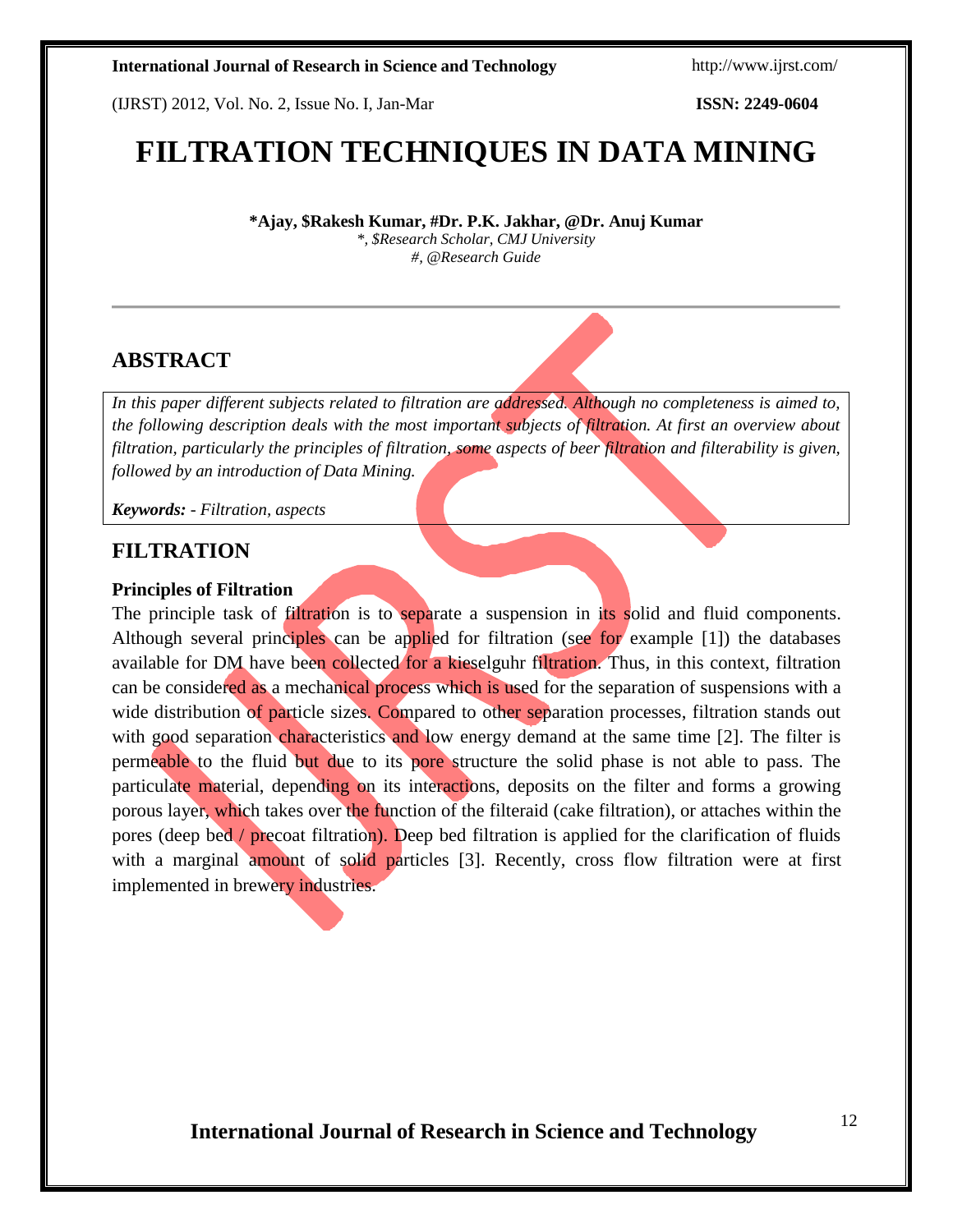(IJRST) 2012, Vol. No. 2, Issue No. I, Jan-Mar **ISSN: 2249-0604**

### **Description of methods**

### cake filtration precoat filtration cross flow filtration  $\circ$  particles particles suspension ∩ particle  $\circ$ C filtrate filtrate filtrate

**Figure 2.1: Scheme of cake, precoat and cross flow filtration**

Filtration systems are subdivided by several criteria. One of these is the size of retained particles.

- Thereby, four main groups are defined:
- Filtration with pore diameter up to 10μm,
- Micro filtration with pore diameter up to  $1\mu$ m,
- Ultra filtration with pore diameter up to 10−3μm,
- reverse osmosis.

### **Table 2.1: Filteraids: fields of application**

| application                              | clarification of                                                         | filteraid                                                 |
|------------------------------------------|--------------------------------------------------------------------------|-----------------------------------------------------------|
| food industry                            | wine, juice, edible<br>beer.<br>treacle, starch hy-<br>oil,<br>drolysate | kieselguhr,<br>perlite, silicic<br>acid,<br>wood<br>flour |
| petroleum<br>industry                    | petroleum, organic liquids                                               | kieselguhr                                                |
| metallurgy,<br>mechanical<br>engineering | rolling oil, pickling bath,<br>hardening bath, galvanic<br>bath          | kieselguhr                                                |

Because of the deposit on or in the filter layer the efficiency of the process fades, either with a loss of pressure difference or, in case of a constant pressure filtration, with a reducing volumetric flow.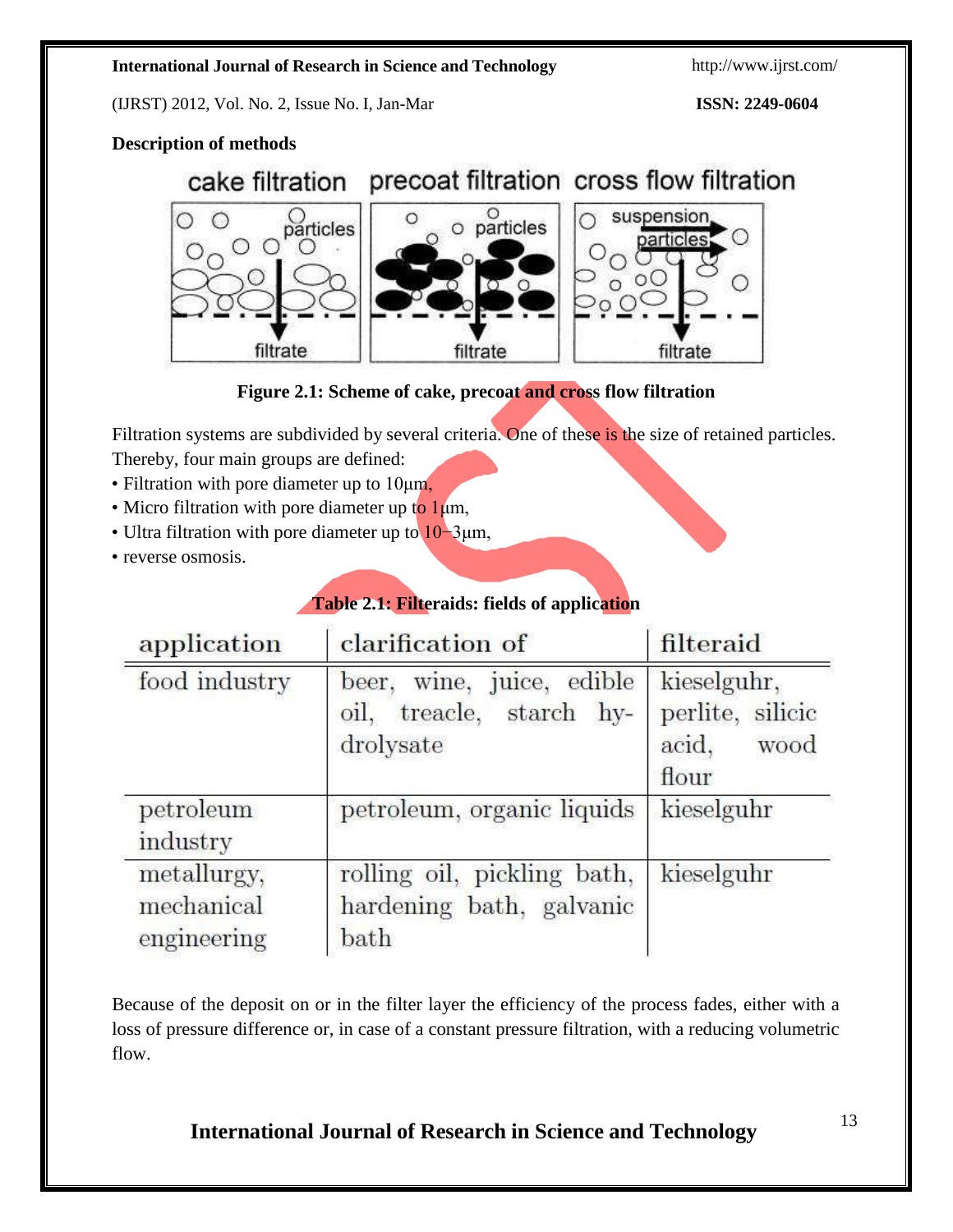(IJRST) 2012, Vol. No. 2, Issue No. I, Jan-Mar **ISSN: 2249-0604**

Particle

Yeast

### $0.2 - 2$ **Bacteria**  $0,2-1,5$ Tanning protein  $-3$ Polyphenol  $\beta$ -glucans  $10^{-3} - 10^{-2}$

### **FILTRATION**

Limited, a regeneration phase is required when reaching the limit. The use of filteraids provides a longer runtime of the filter. Common filteraids are diatomite, silicic acid and perlite. Their fields of application are described in table 2.1. At the precoat filtration two layers are established up on the filter with the help of filteraids . The first one, having a coarser structure, forms a supporting layer which is called filter cake. The second layer is applied continuously by dosaging kieselguhr to the suspension and therefore growing steadily. Thereby, the available filtration surface is assured, because the continuing addition of kieselguhr inhibits a blocking of surface.

**Table 2.2: Diameter of particles in beer**

Diameter  $[\mu m]$ 

 $5 - 10$ 

Consumer can evaluate the haze of beer, so all particles, which are visible for the human eye,

have to be removed. Due to this, the scope of beer filtration is clarification of the product and providing a bright beer during its shelf life. The haze is mainly formed by micro organisms, like yeast cells or bacteria, and high molecular ingredients, like proteins or polysaccharides. Table 2.2 shows some of the relevant substances and their diameters. To assure the brightness of beer until end of shelf life, not only these particles have to be removed, but also those substances which can agglomerate within the time period in question. To monitor the clarification during filtration, the product is analyzed after passing the filter with optical methods. The larger particles, like yeast cells and other micro organisms, reflect applied light, so the reflection is measured in an angle of 25<sup>0</sup>. The diffusion, caused by smaller particles, like high molecular substances, is measured in an angle of  $90^0$  to the light source. The result of this method is presented in form of haze values  $(h_{25}, h_{90})$  and denoted in EBC (European Brewery Convention) units, an unit derived from a formalin haze standard [3]. An overview on this method is given by [4]. With respect to practical relevance, the  $h_{90}$  is the more regarded attribute, because the consumer realizes a turbid beer, caused by many small pending particles, more easily [5]. Even though new filtration methods like cross flow filtration have to be considered, today the common technology to achieve a bright, stable beer is precoat filtration with the filteraid diatomite. Schmidt [5] gives an overview on kieselguhr, its winning, refinement and disposal as well as on its attributes. Another aspect is the chemical and physical stability of beer. The recent research of Papp [6] and Kusche [7] addresses those problems in detail. The filtration of beer is influenced by various factors. Schur [8] classifies these influences in four categories: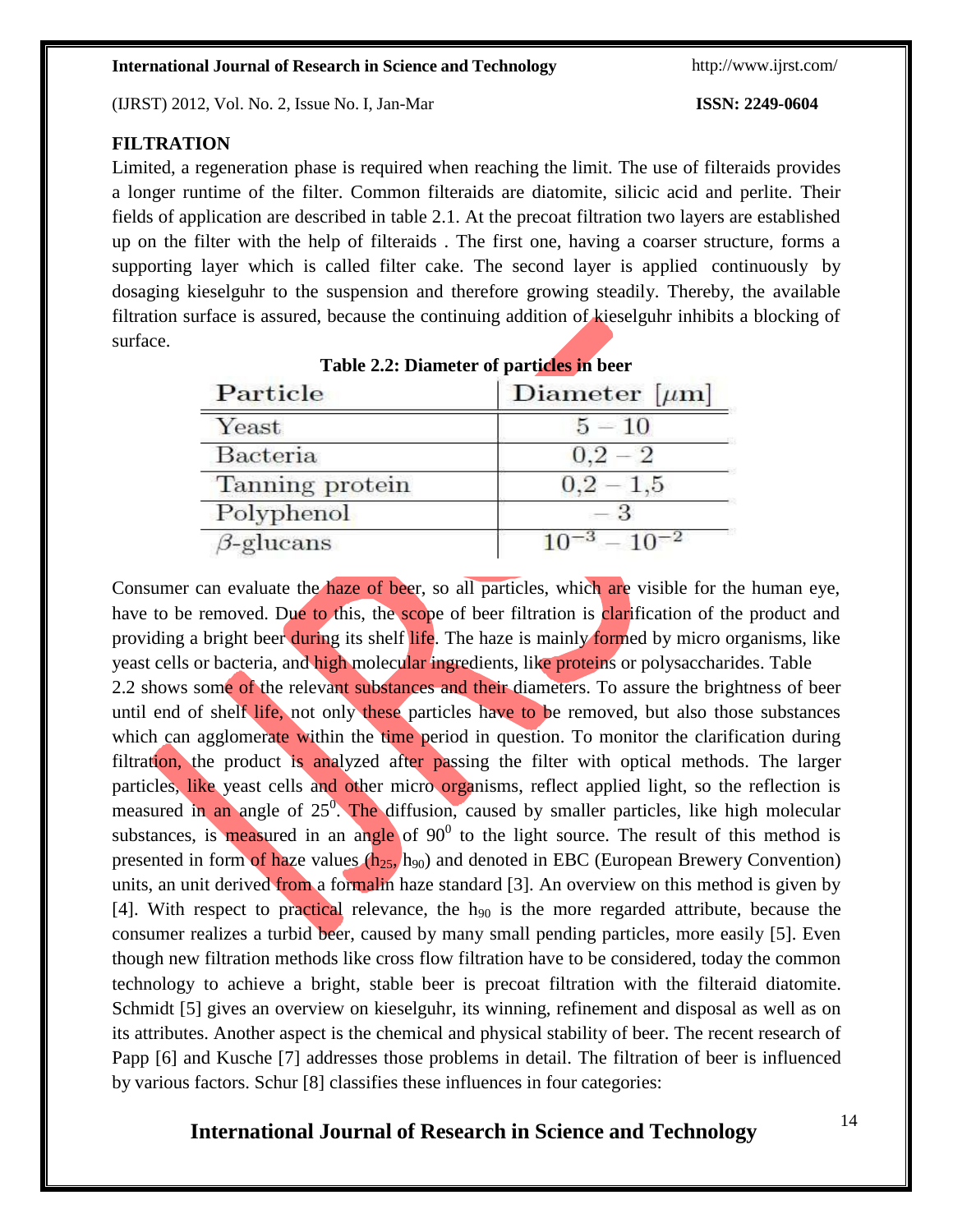(IJRST) 2012, Vol. No. 2, Issue No. I, Jan-Mar **ISSN: 2249-0604**

- Filtration plant,
- filteraid.
- Mode of operation and
- Filterability.

### **Filtration Plant**

Normally, the filtration process is split up into individual steps of defined partial targets. The appropriate adjustment of the subsequent steps is of crucial importance for the filtration success. These steps are commonly separation, precoat filtration, stabilization and finally a particle filter. Filteraid The first common filteraids were asbestos and cotton, today these are kieselguhr (diatomite), perlite or cellulose [9]. Diatomite is purified, dried and grinned skeleton of silicic algae. Diatomite is classified by its permeability and particle size distribution (fine, medium, coarse). The precise combination and amount of these fractions of kieselguhr influences the formation of the filtration cake and the characteristics of filtration. A finer kieselguhr causes a better clarification but effects the permeability of the cake. So the choice and combination of kieselguhr types are a compromise between clarification and pressure increase [3].

### **Mode of Operation**

The level of automation and the control strategies of the plant influence the filtration. Sudden yeast surges, pressure differences or batches with different filterability change the conditions during filtration. Also the demands on shelf life differ between breweries. Modern plants are equipped with haze and pressure meters. Thus, volume flow of beer or the filteraid dosage can be regulated.

### **Filterability**

The filterability has an important influence on filtration. The obtained filtration target should be reached with costs below 0.5 euro/hl. Only sufficient knowledge about the process enables the brewer to react in time. As this is one of the main aspects, filterability is discussed in detail in the following.

### **Some Aspects of Filterability**

After clarification of beer by means of filtration was accepted at the beginning of the last century, it has been noticed that new problems are linked with this process. The common problems are on one side runtime of the filter, because of pressure difference reaching the critical value, and on the other side haze exceeding limit values. Due to this, there are numerous approaches to analyze the process [3].

The term"filterability" has been used in literature many times, but still there is no commonly accepted definition. It is often linked to pressure difference and filtration runtime. In rare cases the clarification has been considered. Kreisz [3] proposes therefore an objective evaluation, which is based on pressure difference, volumetric flow and clarification. Generally, these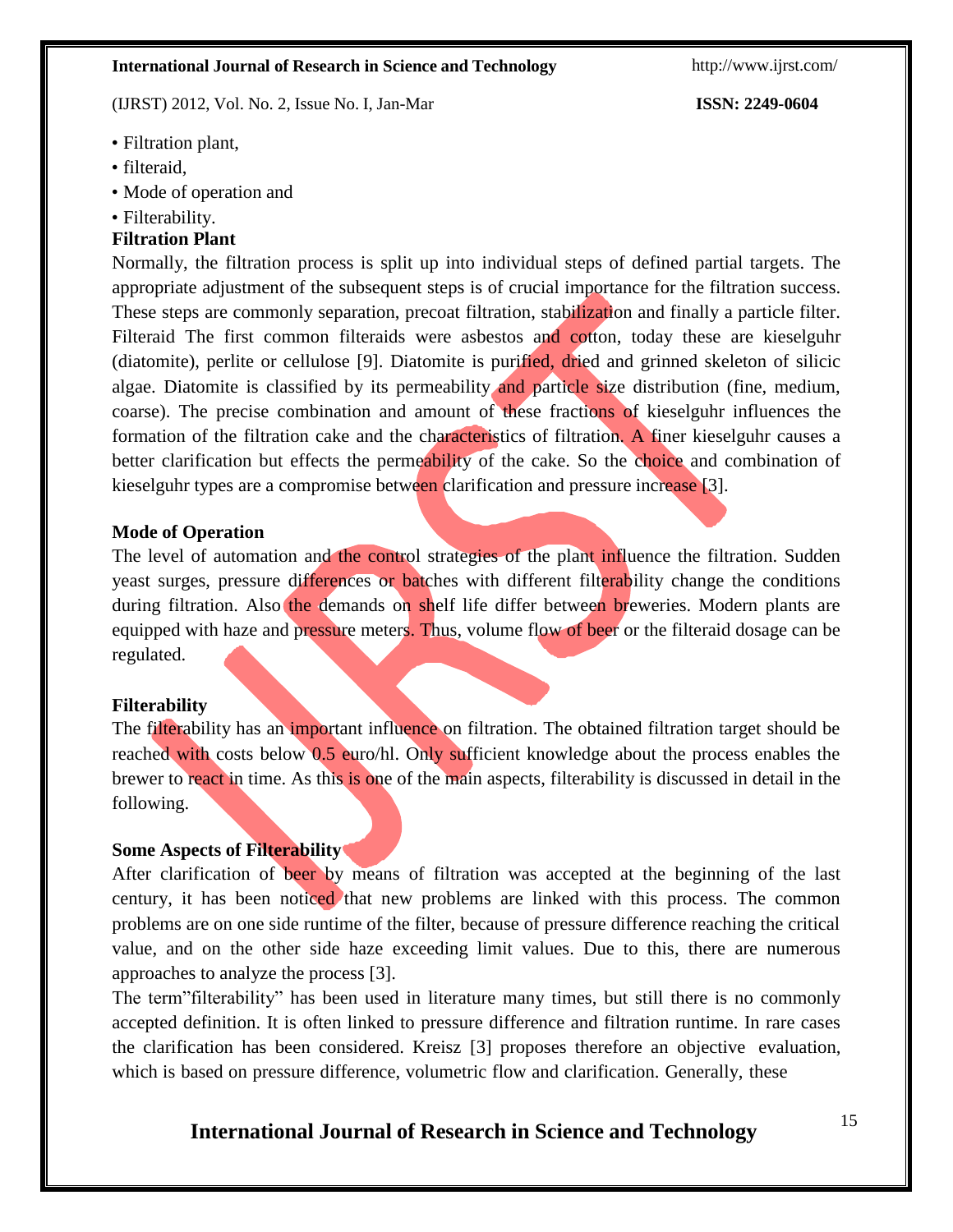### (IJRST) 2012, Vol. No. 2, Issue No. I, Jan-Mar **ISSN: 2249-0604**

attributes together with kieselguhr and its characteristics are used to evaluate filtration and its quality. The basic problem of filterability is to identify the significant upstream influences on this important process type. In literature several approaches try to analyze a variety of parameters. Often these parameters are considered and analyzed as independent attributes. On one side influences of ingredients (polysaccharides, proteins, polyphones, melanoidines, minerals, yeast and bacteria) are mentioned and on the other side several brewing processes from mill to filtration are noted [10, 11, 12]. But not for all of these criteria scientific evidence is shown. The results can be summarized as follows [3]:

- **Influences by ingredients:**
- Raw materials
- \_ Polysaccharides
- \_ Proteins
- \_ Polyphonies
- Mineral materials
- Yeast
- \_ Cell count
- \_ Products of autolysis
- \_ Polysaccharides
- Microorganisms
- \_ Polysaccharides
- \_ Mucous substances
- **Influences by Technology**
- malt quality
- milling
- mashing
- wort clarification
- boiling
- Whirlpool sedimentation
- Fermentation
- storing

Polysaccharides are high molecular carbohydrates. Among these macro molecules, with a molecular weight in a range of several thousand up to some million dalton, the beta- and alphaglucans are outstanding. Concerning filtration, they are the most discussed beer ingredients. Their appearance in beer depends as well on malt as on technology. Kreisz [3] gives a detailed overview about polysaccharides and their influences on filtration.

### **Approaches to Prediction of Filterability**

There are several systems to predict filterability. Some of these are described in this section. The tests can be divided in two groups: filter tests with constant pressure and tests with constant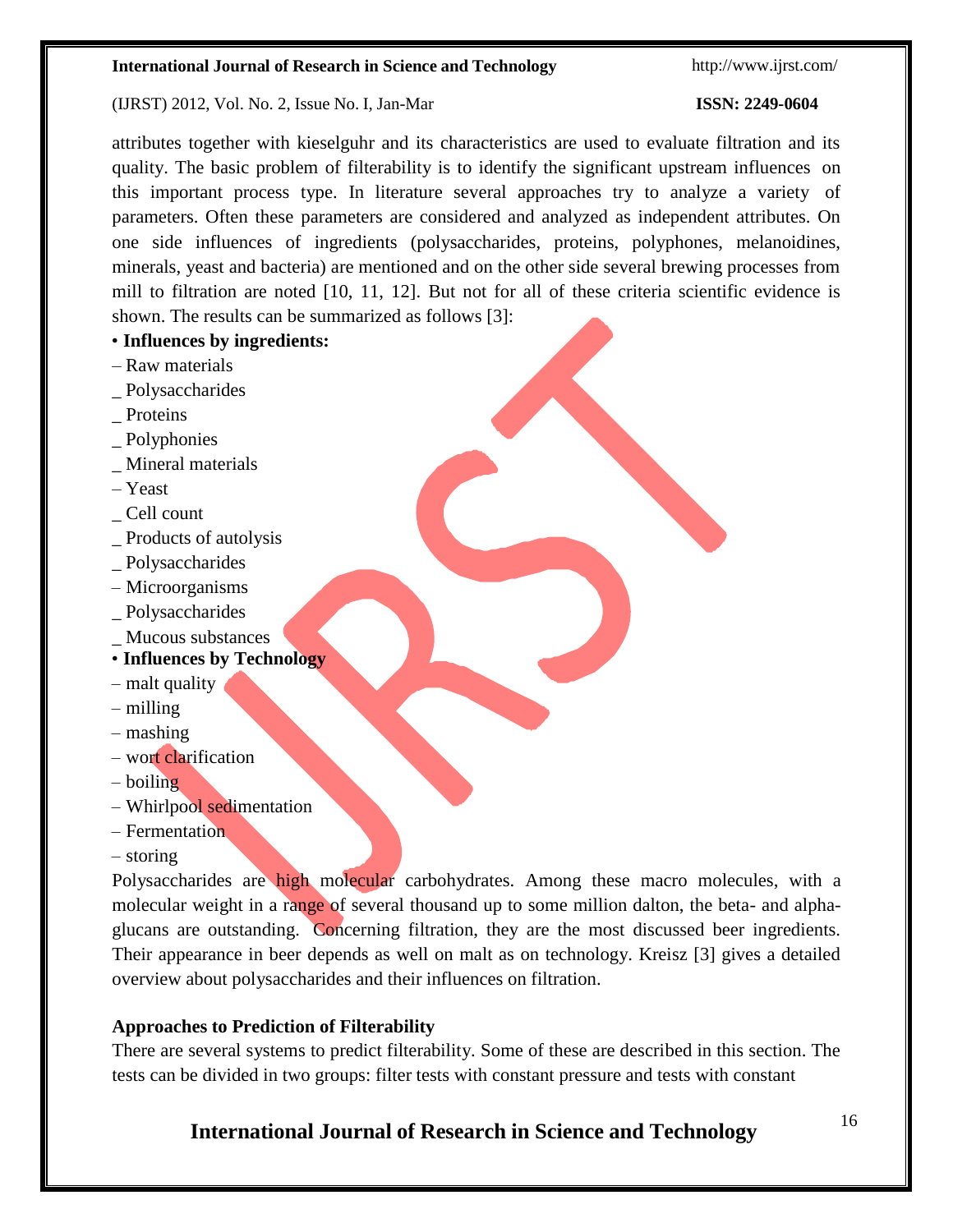(IJRST) 2012, Vol. No. 2, Issue No. I, Jan-Mar **ISSN: 2249-0604**

volume flow. According to Kreisz [3] the following list gives an overview of most important tests:

- **Test with constant pressure**
- Membrane filter test by Esser
- Filtration test by Siebert
- kieselguhr filter test by Raible
- kieselguhr filter test by Raible, Heinrich and Niemsch
- Filtration test by Webster and Molzahn
- **• Test with constant volume flow**
- Zuercher test
- kieselguhr candle filter by Reed

Esser [13] took notice of correlation of filtration in practice and membrane filtration of the same solution. He developed a system based on a filtration of unfiltered beer with a  $0$ ,  $25 \mu m$  pores in laboratory scale. The volumes  $V_1$  and  $V_2$ , which have passed the filter at the timestamps  $t_1$  and  $t_2$ are measured and applied to a  $V/t$ , t - diagram. The gradient of the connecting line of  $t_1$ ,  $V_1$  and  $t_2$ ,  $V_2$  is used as a description of filterability. In contrast to this, Raible et al. [14] introduced a filtration layer of steel canvas with  $15 \mu m$  pores. Kieselguhr is precoated on this layer. The filtration time and volume are measured as well as the haze. Based on this volume and runtime the filtration cake coefficient a can be determined as follows:

$$
a = \frac{t}{V^2} \left[ \frac{s}{m^2} \right]
$$

 $(2.1)$ 

This coefficient, Kreisz [15] calls it the filter cake factor, is influenced by the haze of unfiltered beer and the applied kieselguhr. To guarantee the reproducibility the same kieselguhr has to be used. With the cake factor the specific filtration volume can be calculated according to Kreisz [3]:

$$
F_{spez} = \sqrt{\frac{3600}{a}} \cdot 0, 1\frac{hl}{m^2h}
$$
 (2.2)

Another approach, which combines several aspects for a"filterability and stability check", is supplied by Annemueller and Schnick.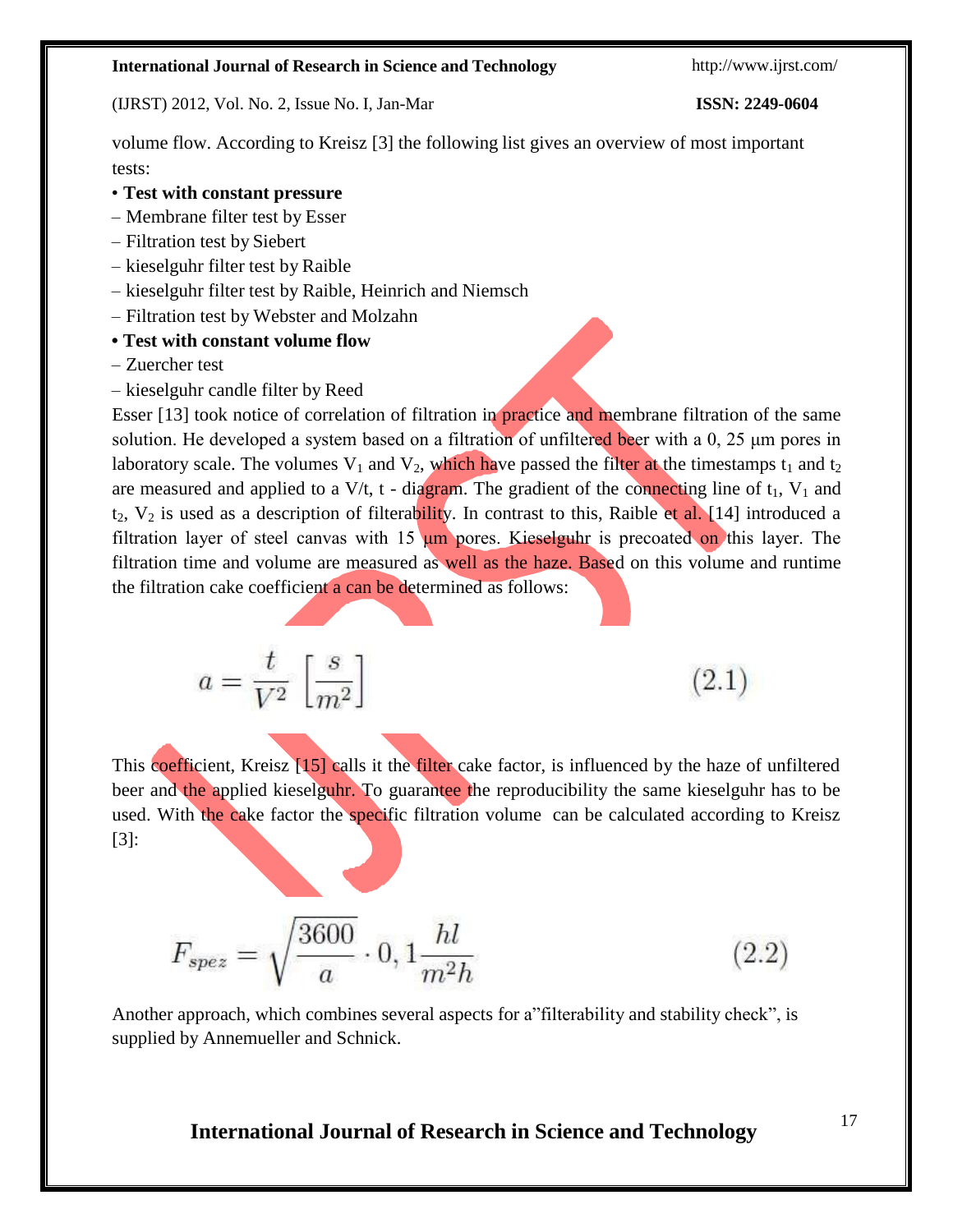(IJRST) 2012, Vol. No. 1, Issue No. IV, Jan-Mar **ISSN: 2249-0604**

### **DATA MINING**

### **Principles of Data Mining**

"The convergence of computing and communication has produced a society that feeds on information. Yet most information is in its raw form: data. If data is characterized as recorded facts, then information is the set of pattern, or expectations, that underline the data. There is a huge amount of information locked up in databases — information that is potentially important but has not yet been discovered or articulated" [15]. In literature Data Mining (DM) is described as the core of"Knowledge Discovery in Databases" (KDD), but also both terms are used synonymic. DM is the process of extracting implicit, previously unknown, and potentially useful information from data. It is also defined as the automatic or (more commonly) semi-automatic process of discovering patterns in data. The discovered patterns must be meaningful in that they lead to some advantage, usually an economical one. KDD has intersecting aims like statistics, but can be separated from this by several features. The datasets examined by KDD investigators are commonly larger than those of statisticians and statistics is mostly concerned with static data in opposition to the evolving data. But also, DM overlaps in many cases with statistics. Hand [17] discusses the similarities and differences of statistics and KDD. To be used for the non trivial prediction of new data, the patterns must be expressed. This expression can take place in two different ways, as a black box model or a transparent box model. The transparent box reveals the structure of the pattern, whereas the interior of the black box is effectively incomprehensible. Both modeling techniques yield good prediction, but the results of the transparent box are represented in terms of a structure that can be examined, reasoned about, and used to inform future decisions. These patterns are called structural patterns because they capture the decision structure in an explicit way [16]. Thus, with transparent box models not only good prediction is realizable, but also gaining knowledge of the examined process.

DM is a multi disciplinary field that includes database theory, statistics, artificial intelligence (machine learning, pattern recognition) and visualization methods. Nakhaeizadeh et l. describe the target of DM with a set of sub targets. Segmentation. Divisioning of data in small, homogeneous, interesting and reasonable subsets or classes. This step is used for preparation of raw data, to create subsets which can be analyzed easier. Classification. Finding common attributes of database objects is the target of classification. These attributes are assigned to defined classes of a classification model. The class names can be predefined or result from segmentation. Concept description. A concept includes all basic characteristics of a class. Prognosis. Scope of prognosis is to supplement missing, numeric attributes to objects. In contrast to classification the target variable is a numeric value. Data description and aggregation. Data description and aggregation help the user to understand data. They allow a description of the basic characteristics of data in compact form. The data aggregation provides a clear structure and helps the user to get an exact image of the targets and data structure. Anomaly detection. If an object differs from an expected value or norm, then it is an anomaly. This behavior is significant for a problem which has to be solved; an anomaly can also refer to a yet unknown problem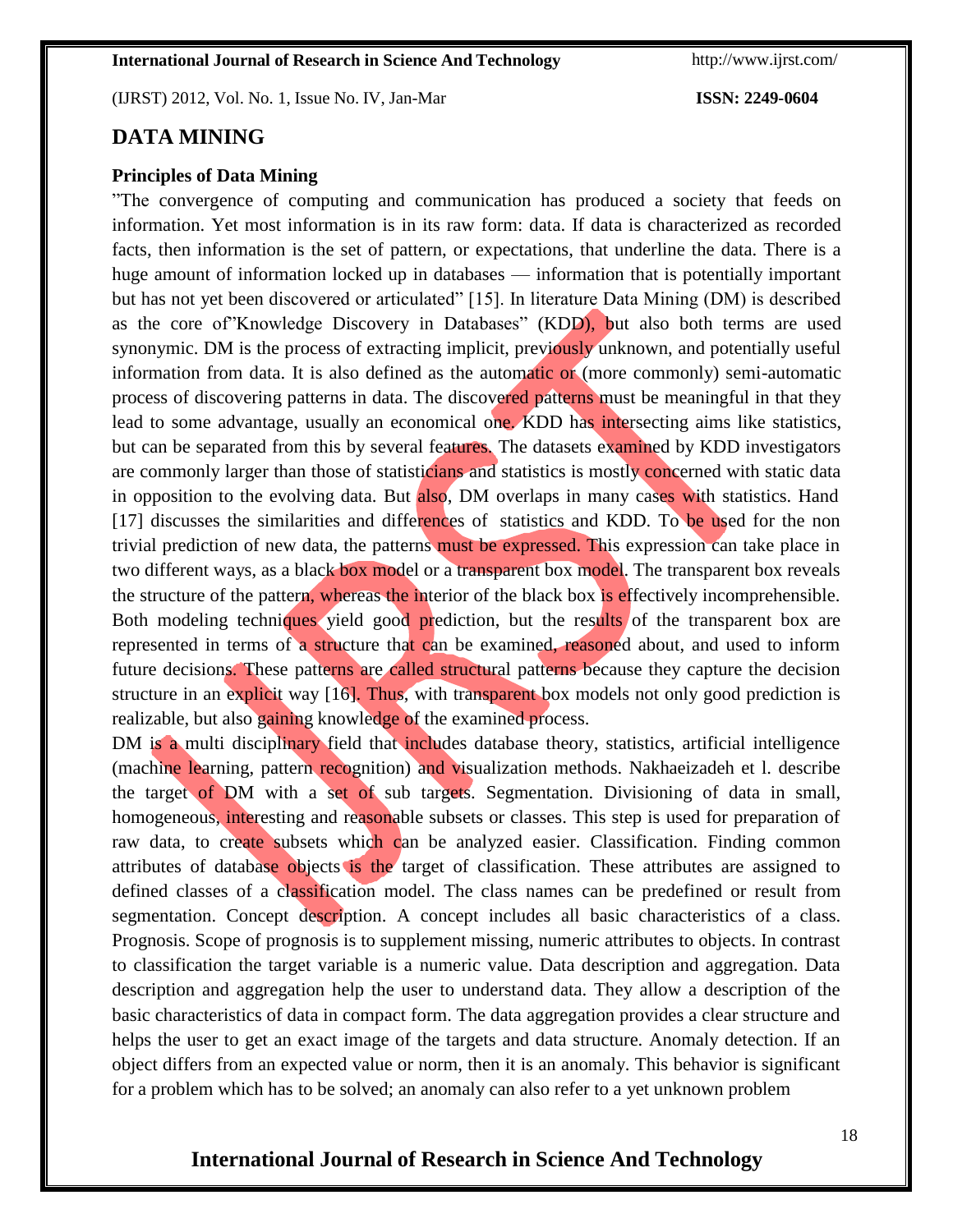(IJRST) 2012, Vol. No. 1, Issue No. IV, Jan-Mar **ISSN: 2249-0604**

which has to be examined. Interconnection analysis. The Interconnection analysis searches for models that describe a correlation between attributes of an object. These interconnections are used to describe the probability, for the appearance of a value with given attributes. Fayyad et al. also separate the DM-process in sub processes, given by figure 2.2.



**Figure 2.2: Overview of the steps comprising the KDD process**

### **Application of Data Mining Methods**

This section gives an overview on fielded applications of Data Mining, according to the papers of Provost et al. [17] and Langley et al. [19] and recapitulating textbooks [19]. Image recognition. Burl et al. [20] and Kubat et al. [21] present applications to image classification, for cataloguing volcanoes on the planet Venus and for detecting oil spills at sea. Fayyad et al. [22] used also a Decision Tree at the Second Palomar Observatory Sky Survey for classifying sky objects like stars or galaxies. Medicine. Lee et al. [24] and Finn et al. [23] used these techniques in scientific analysis and discovery, for predicting chemical carcinogenicity and for pharmacological discovery. Chemical process control. Leech [25] predicts the quality of uranium dioxide powder pellets, which are used in nuclear plants, with the help of a Decision Tree method. Credit decision. Loan companies regularly use questionnaires to collect information about people applying for a credit. Based on 1,014 training cases and 18 descriptive attributes, Michie [26] implements a Decision Tree at American Marketing. DM methods are often used to analyse market penetration, market development and product development [27].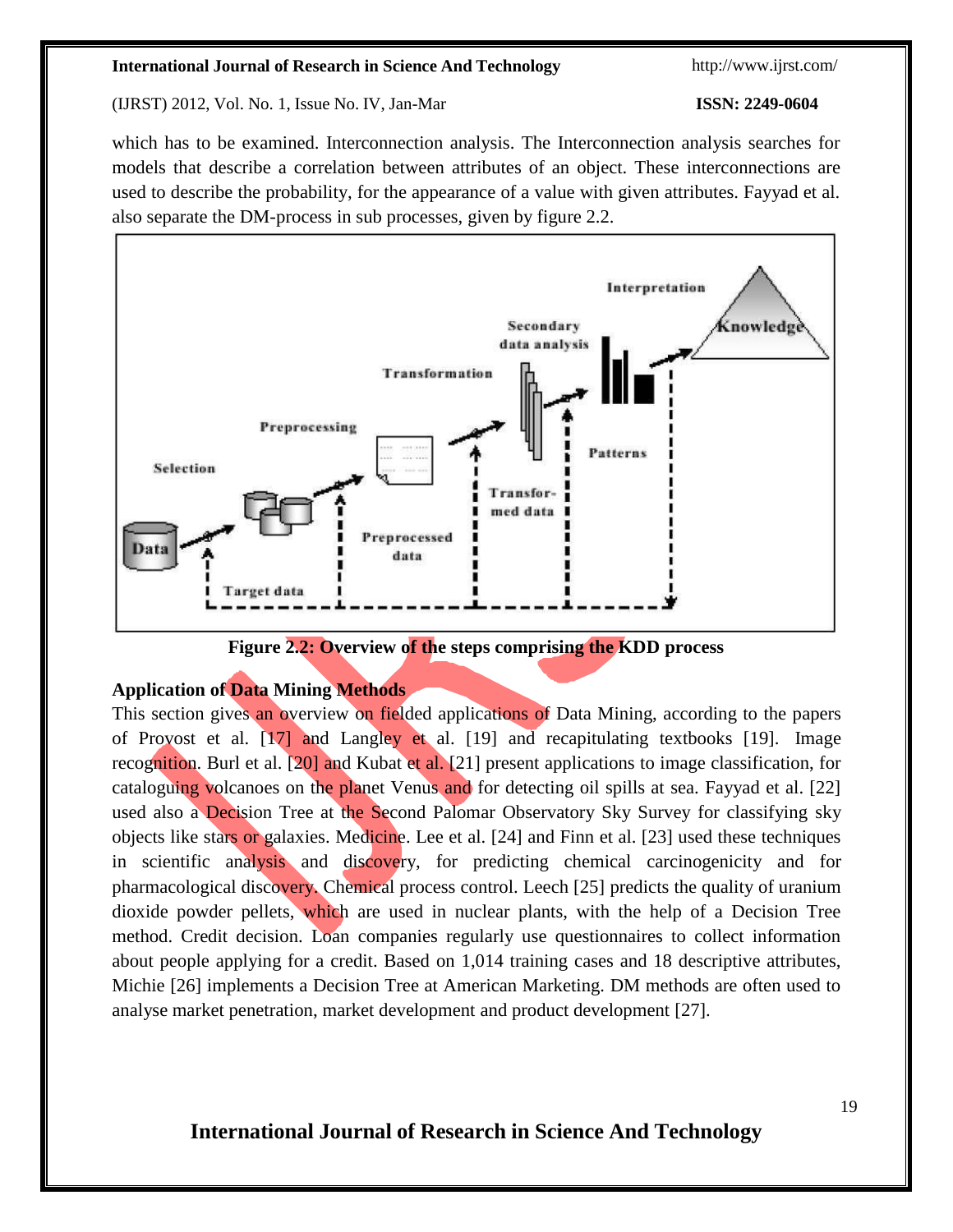(IJRST) 2012, Vol. No. 1, Issue No. IV, Jan-Mar **ISSN: 2249-0604**

### **CONCLUSION**

The preceding two parts of this section present the state of the art of the two fields Data Mining and Filtration. Together, they provide the motivation and target of this paper, as they show on the one hand the problems in predicting filtration and on the other hand the aptitude and successful implementation of Data Mining methods for Knowledge Discovery and prediction tasks. Previous investigations carried out at the Chair of Fluidmechanics and Process automation of the Technical University of Munich prove those motivation and target. Under the leadership of Professor Delgado the investigation on aptitude of cognitive algorithms started in 1996. Moreover, methods like Fuzzy Logic or Artificial Neural Networks are used for recognition of damages on beverage crates [28, 29, 30], modeling of multi-stage high-pressure inactivation of micro organisms [31, 32, 33], state detection and feedback control of anaerobic wastewater treatment , modeling and optimization of fermentations and the prediction of flow fields.

## **REFERENCES**

- 1. Kl¨osgen, W., Z˙ ytkow, J. M. (2002). Handbook of Data Mining and Knowledge Discovery.Oxford University Press.
- 2. Glass, K., Karopka, T. (2002). Genomic Data Explosion The Challenge for Bioinformatics?Advances in Data Mining, S.80-98.
- 3. Hand, D. J. (2002). Statistics. Handbook of Data Mining and Knowledge Discovery. OxfordUniversity Press.
- 4. Langley, P. and Simon, H. (1995). Applications of Machine Learning an Rule Induction. Communcications of th ACM. Nov 1995/ Vol. 38, No.11.
- 5. Provost, F., Kohavi, R. (1998). On applied research in Machine Learning. Machine Learning, vv, 1-6.
- 6. Ye, N. (2003). Handbook of Data Mining. Lawrence Erlbaum Associates.
- 7. Kubat, M., Holte, R. C., Matwin, S. (1998). Machine Learning for the detection of oil spillsin satellite radar images. Maschine Learning.
- 8. Grabmeier, J., Rudolph, A. (2001). Techniques of Cluster Algorithms in Data Mining. DataMining and Knowledge Discovery.
- 9. Lee, Y., Buchanan, B. G., Aornis, J: M: (1998). Knowledge-based learning in exploratoryscience: Learning rules to predict rodent carcinogenicity. Maschine Learning.
- 10.Finn, P., Muggleton, S., Page, D., Srinivasan, A. (1998). Pharamacophore discovery using the inductive logic programming system PROGOL. Maschine Learning.
	- a. Za¨ıt, M., Messatfa, H. (1996). A Comparative study of clustering methods. FutureGeneration Computer Systems.